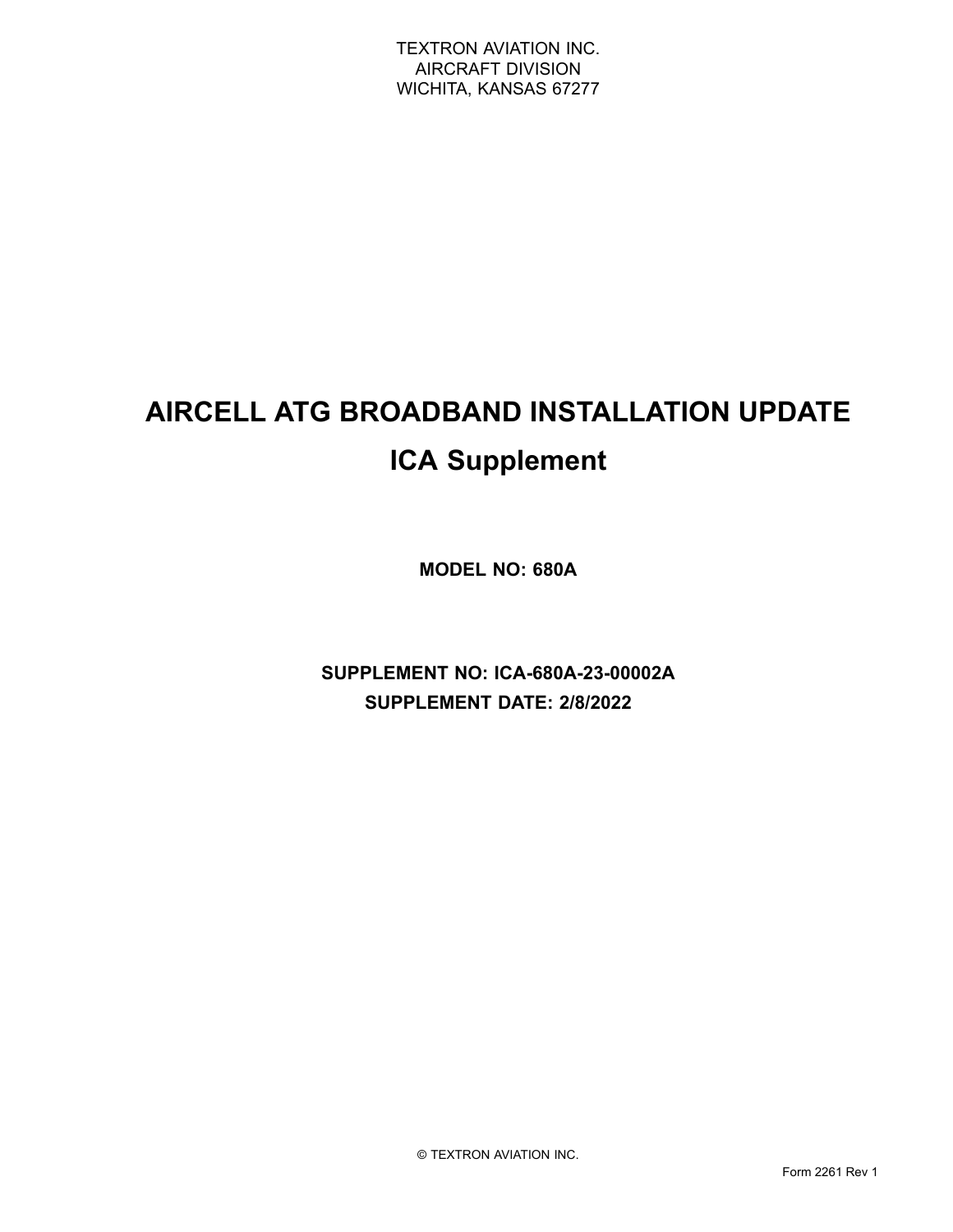#### TEXTRON AVIATION INC. AIRCRAFT DIVISION WICHITA, KANSAS 67277

#### **REVISIONS**

| ICA-680A-23-00002                                     | Rev: A             | Date: Feb 8/2022                                                                                  |
|-------------------------------------------------------|--------------------|---------------------------------------------------------------------------------------------------|
| <b>ICA Summary</b>                                    | Page 1             |                                                                                                   |
| <b>Manuals Affected</b>                               | <b>Description</b> | <b>Title</b>                                                                                      |
| Maintenance Manual                                    |                    |                                                                                                   |
| ٠<br>this ICA Supplement Obsolete.                    |                    | This ICA supplement was incorporated in Revision 5 of the Model 680A Maintenance Manual rendering |
| Appendix A: Illustrated Parts<br>Catalog              |                    |                                                                                                   |
| ٠<br>rendering this ICA Supplement Appendix Obsolete. |                    | This ICA supplement was incorporated in Revision 6 of the Model 680A Illustrated Parts Catalog    |
| Appendix B: Wiring Diagram<br>Manual                  | <b>NOT USED</b>    |                                                                                                   |
|                                                       |                    |                                                                                                   |
| ICA-680a-23-00002                                     | Rev:               | Date: Mar 02/2017                                                                                 |
| <b>ICA Summary</b>                                    | Pages 1-6          |                                                                                                   |
| . <i>. .</i>                                          | .                  |                                                                                                   |

| <b>Manuals Affected</b>                                                                                  | <b>Description</b>            | Title                                                   |
|----------------------------------------------------------------------------------------------------------|-------------------------------|---------------------------------------------------------|
| Maintenance Manual                                                                                       | 23-17-45 pages<br>401-405     | AIRCELL ATG BROADBAND ANTENNA -<br>REMOVAL/INSTALLATION |
| Revised section to provide instructions for new spacer and antenna installation and sealing information. |                               |                                                         |
| Appendix A: Illustrated Parts<br>Catalog                                                                 | See attached<br><b>Tables</b> |                                                         |
| Appendix B: Wiring Diagram<br>Manual                                                                     | NOT USED                      |                                                         |

#### **1. ICA Obsolescence**

A. This publication and its contents have been incorporated into the applicable manuals in the revisions noted above. Refer to the most current revision of the manuals listed above for the most up to date Instructions for Continued Airworthiness.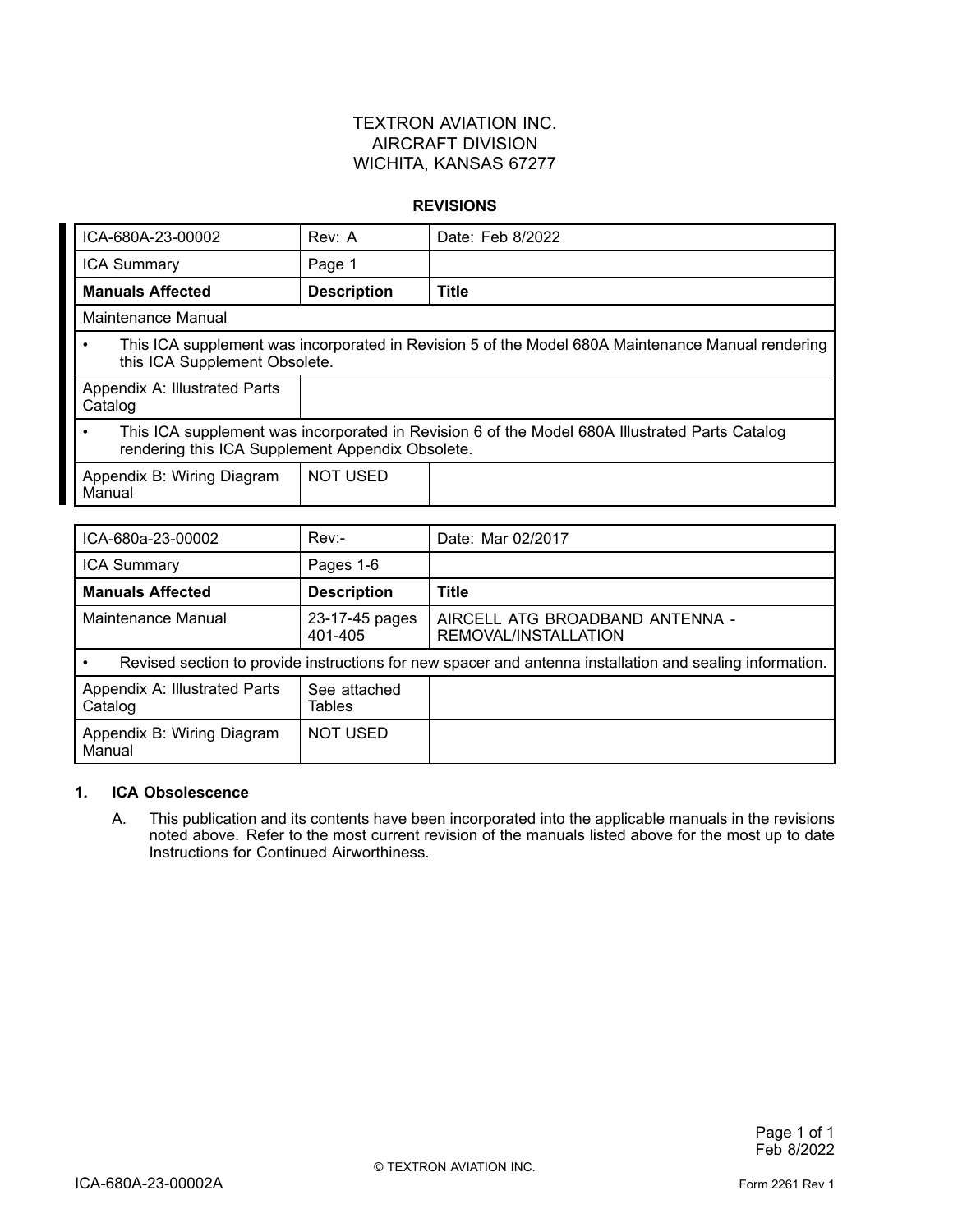#### TEXTRON AVIATION INC. AIRCRAFT DIVISION WICHITA, KANSAS 67277

### **SUPPLEMENT NO: ICA-680A-23-00002A**

### **APPENDIX A: ILLUSTRATED PARTS CATALOG**

**2. This ICA supplement was incorporated in Revision 6 of the Model 680A Illustrated Parts Catalog rendering this ICA Supplement Appendix Obsolete.**